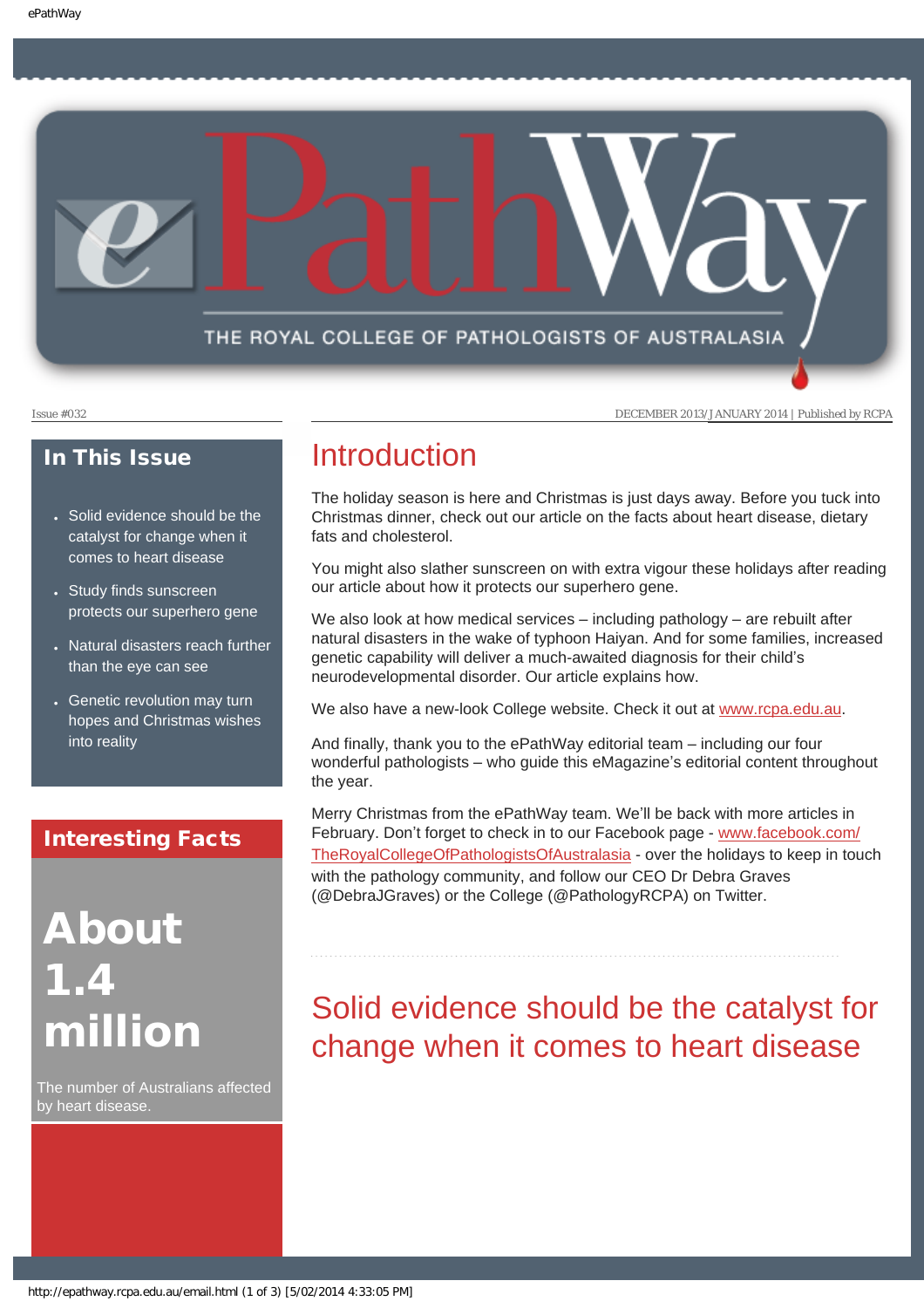# 59

The number of Australians who die each day from heart disease. This equates to about one person every 24 minutes.

# <u>in 4</u>

The number of adult Australians who have three or more risk factors for heart disease.

### Important Message





The debate about the relationship between saturated fat, cholesterol $\frac{11}{1}$  and heart disease raised by two Catalyst programs<sup>[\[2\]](#page-7-1)</sup> ruffled a few feathers. Open debates about health and causes of disease are important, but it's equally important not to lose sight of known facts. Associate Professor David Sullivan<sup>[3]</sup>, who was interviewed by the program's presenter, has shared these facts about dietary fats, cholesterol and heart disease.

[read more »](#page-6-0)

### Forward to a friend

Know someone who might be interested in the email? Why not [forward this email](mailto:?Subject=I%20think%20you%20should%20read%20this%20Newsletter=
http://epathway.rcpa.edu.au/index.html) to them.

### Previous Editions

Did you miss something from last month? You can view our [previous](#page-4-0)  [editions](#page-4-0) at any time.

# Study finds sunscreen protects our superhero gene

Applying sunscreen this summer might have more meaning since researchers<sup>[1]</sup> found it also shields our 'superhero' gene that protects us from developing skin cancer $^{[2]}$ . When our skin's cells are damaged by ultraviolet (UV) light, the p53 gene repairs the damage and prevents skin cancers occurring. But even superheroes need protection so they can do their job properly.



### Links

[RCPA Manual](http://rcpamanual.edu.au/)

[LabTest Online](http://www.labtestsonline.org.au/) 

# Natural disasters reach further than the eye can see

[read more »](#page-8-0)

When natural disasters strike, such as typhoon Haiyan which devastated the

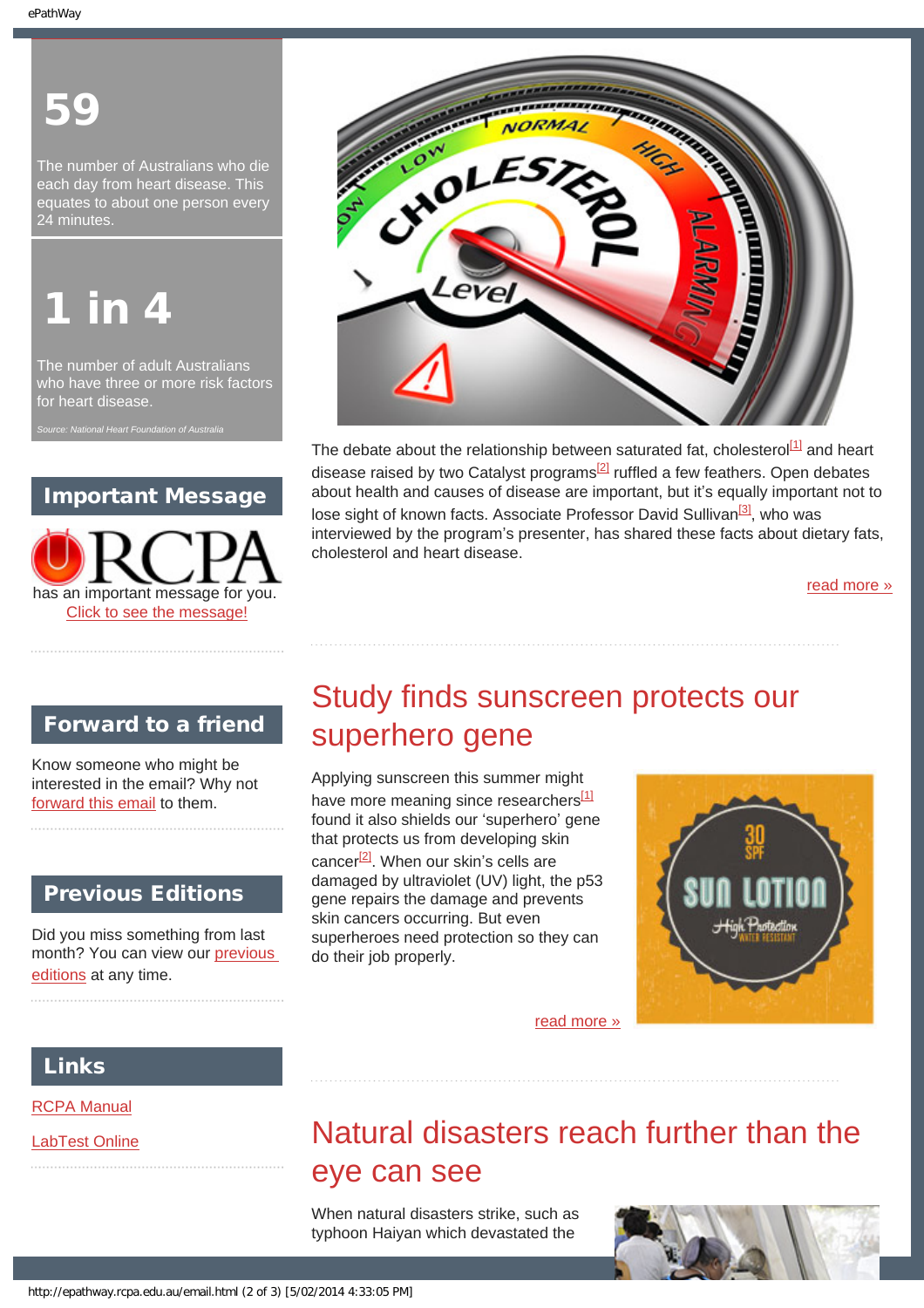central Philippines on November 8, the threats to human health are magnified. Infectious diseases, cuts and lacerations at risk of infection, and loss of shelter, clean drinking water and food are just a few of the most visible health emergencies that ensue. Other less



visible health-related issues also take a toll, but they are firmly on the radar of medical teams.

[read more »](#page-10-0)

## Genetic revolution may turn hopes and Christmas wishes into reality

Some Christmas wish lists might include jewellery, season tickets to the theatre or perhaps a few bottles of fine wine. Others might include a definitive diagnosis for their child's neurodevelopmental disorder. Thanks to advances in genetic technology and capability, this sort of wish has finally advanced from hope to reality.



[read more »](#page-12-0)

### Copyright © 2013 The Royal College of Pathologists of Australasia

RCPA - Durham Hall - 207 Albion St Surry Hills NSW 2010 AUSTRALIA | (+61) 2 8356 5858 | [www.rcpa.edu.au](http://www.rcpa.edu.au/)

[Privacy Policy](http://www.rcpa.edu.au/Privacy.htm) | [Legal](http://www.rcpa.edu.au/Legal.htm) | [Disclaimer](http://www.rcpa.edu.au/Disclaimer.htm)

You're receiving this newsletter because you subscribed at our website.

Having trouble reading this email? [View it in your browser](#page-14-0).

Not interested anymore? Unsubscribe Instantly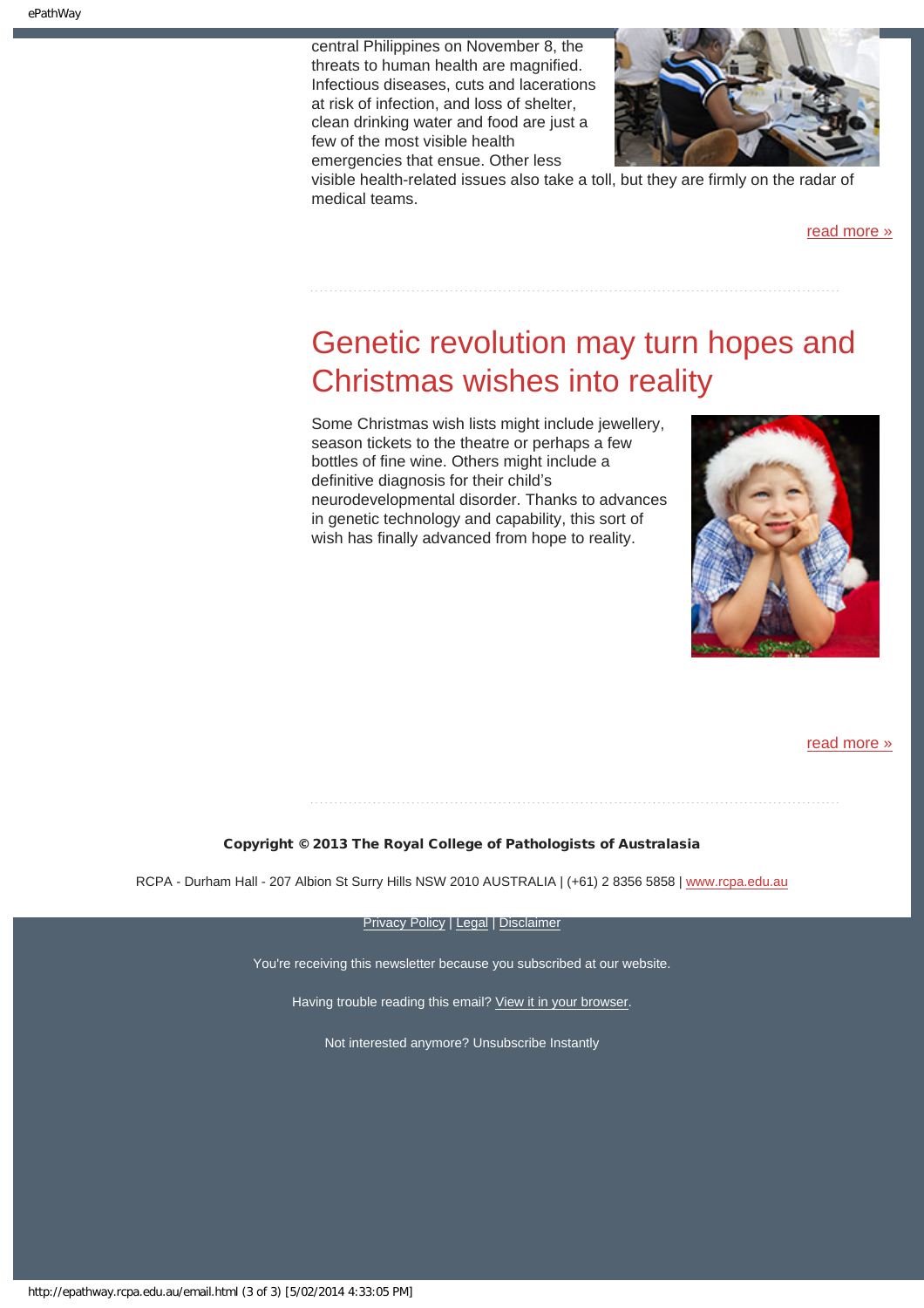<span id="page-3-0"></span>

Published by RCPA

### RCPA Message



Pathology gives life's most important answers.

[« Back to Latest Issue](#page-14-0)

Copyright © 2013 The Royal College of Pathologists of Australasia

RCPA - Durham Hall - 207 Albion St Surry Hills NSW 2010 AUSTRALIA | (+61) 2 8356 5858 | [www.rcpa.edu.au](http://www.rcpa.edu.au/)

**[Privacy Policy](http://www.rcpa.edu.au/Privacy.htm) | [Legal](http://www.rcpa.edu.au/Legal.htm) | [Disclaimer](http://www.rcpa.edu.au/Disclaimer.htm)** 

**[Unsubscribe](http://epathway.rcpa.edu.au/subscription.html)** 

http://epathway.rcpa.edu.au/notice.html [5/02/2014 4:33:07 PM]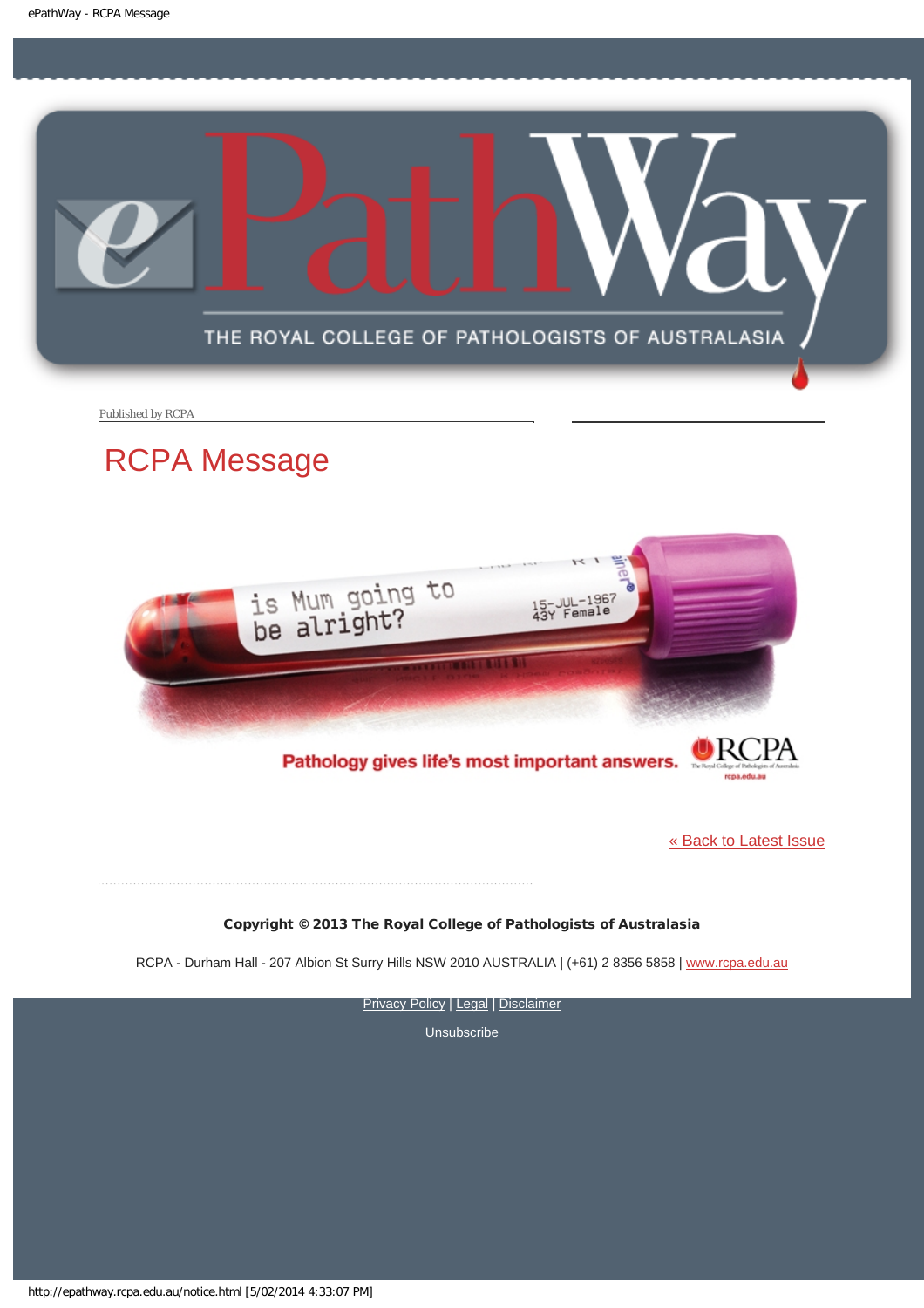<span id="page-4-0"></span>

Published by RCPA

### Previous Editions



NOVEMBER 2013 | PUBLISHED BY **RCPA** 

ISSUE #031

### **IN THIS ISSUE**

- Male 'Pap smears' help ٠ detect anal cancer earlier
- Brain cancer needs some ٠ happy endings
- Philanthropists fund two

### Introduction

Here's a term you don't hear every day - male Pap smears! Our article explains why they are so useful in detecting early signs of anal cancer, and why they will help create more happy endings.

Happy endings are unfortunately few and far between when it comes to brain cancer, and our article explains why. We also look at how two fellowships worth almost \$2 million could take us one step closer to finding a cause and potential cure for two forms of dementia -Alzheimer's disease and frontotemporal dementia. And finally, the limitations associated with a popular test for diabetes - the HbA1c - are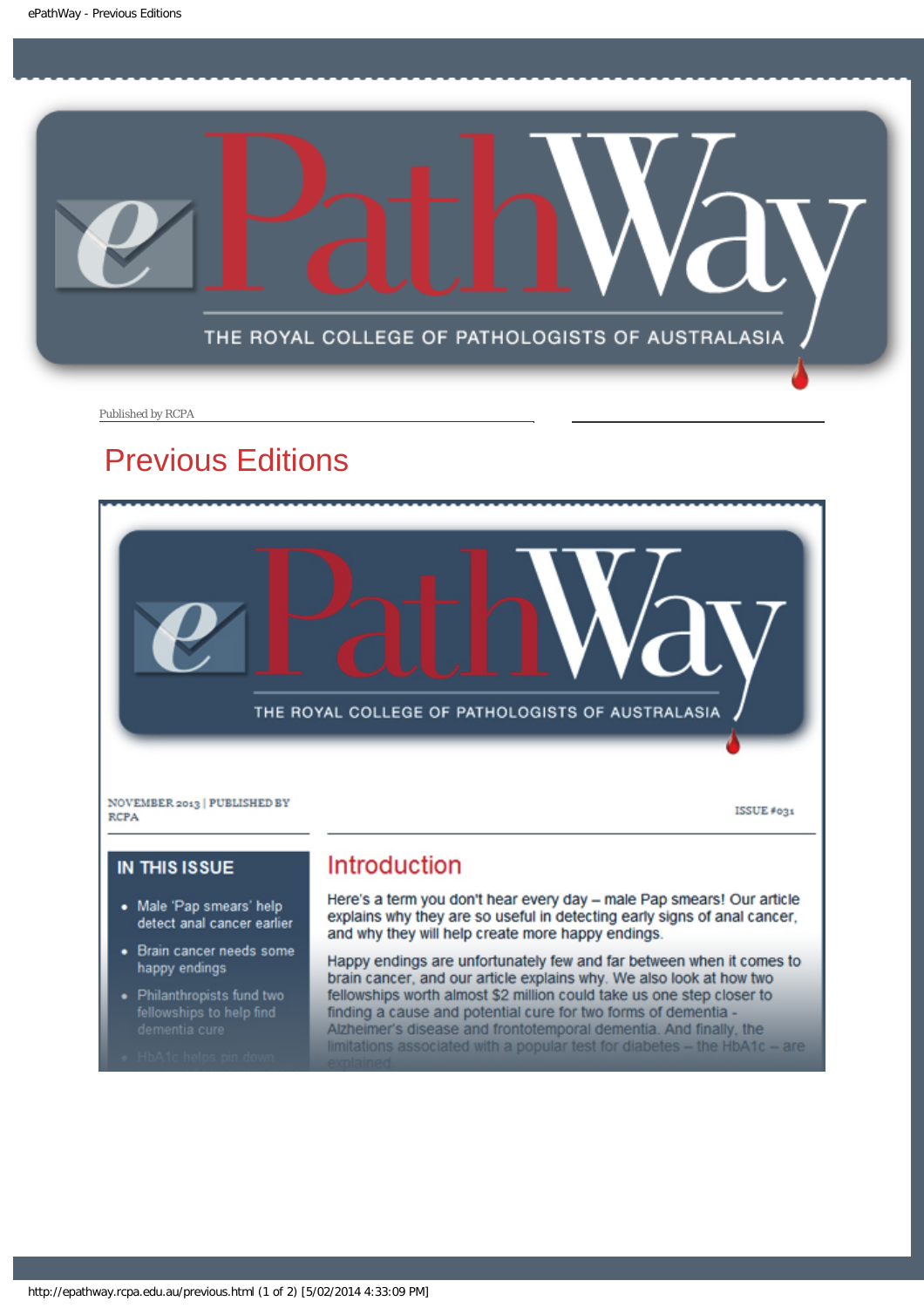| 2013                 | 2012                             | 2011                 |
|----------------------|----------------------------------|----------------------|
| 031 - November 2013  | 021 - December 2012              | 009 - November 2011  |
| 030 - October 2013   | 020 - November 2012              | 008 - October 2011   |
| 029 - September 2013 | 019 - October 2012               | 007 - September 2011 |
| 028 - August 2013    | 018 - September 2012             | 006 - August 2011    |
| 027 - July 2013      | 017 - August 2012                | 005 - July 2011      |
| 026 - June 2013      | 016 - July 2012                  | 004 - June 2011      |
| 025 - May 2013       | 015 - June 2012                  | 003 - May 2011       |
| 024 - April 2013     | 014 - May 2012                   | 002 - April 2011     |
| 023 - March 2013     | 013 - April 2012                 | 001 - March 2011     |
| 022 - February 2013  | 012 - March 2012                 |                      |
|                      | 011 - February 2012              |                      |
|                      | 010 - December 2011/January 2012 |                      |

[« Back to Home Page](#page-14-0)

Copyright © 2013 The Royal College of Pathologists of Australasia

RCPA - Durham Hall - 207 Albion St Surry Hills NSW 2010 AUSTRALIA | (+61) 2 8356 5858 | [www.rcpa.edu.au](http://www.rcpa.edu.au/)

**[Privacy Policy](http://www.rcpa.edu.au/Privacy.htm) | [Legal](http://www.rcpa.edu.au/Legal.htm) | [Disclaimer](http://www.rcpa.edu.au/Disclaimer.htm)**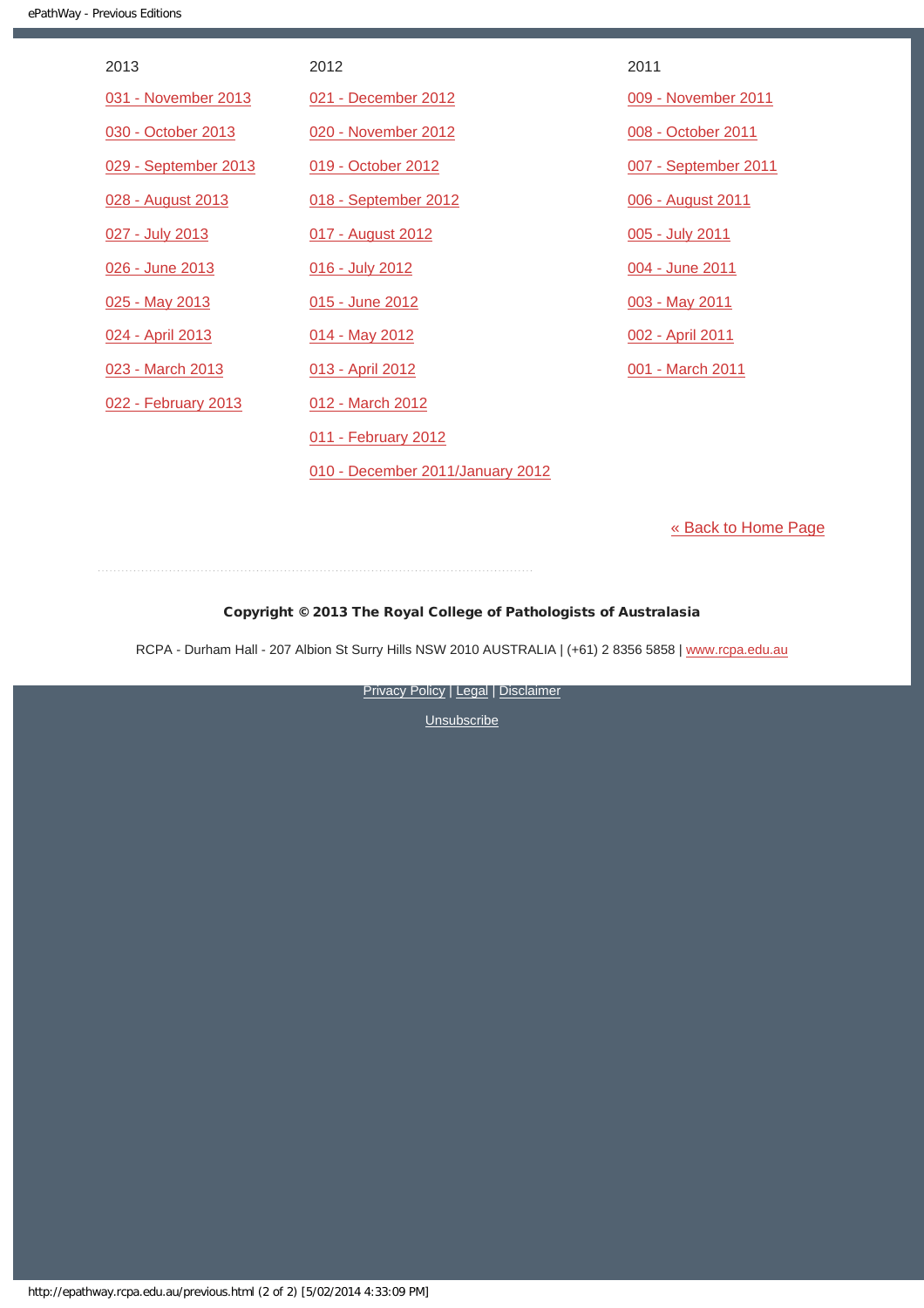<span id="page-6-0"></span>

# Solid evidence should be the catalyst for change when it comes to heart disease



<span id="page-6-3"></span><span id="page-6-2"></span><span id="page-6-1"></span>The debate about the relationship between saturated fat, cholesterol<sup>[1]</sup> and heart disease raised by two Catalyst programs<sup>[2]</sup> ruffled a few feathers. Open debates about health and causes of disease are important, but it's equally important not to lose sight of known facts. Associate Professor David Sullivan  $\frac{3}{3}$ , who was interviewed by the program's presenter, has shared these facts about dietary fats, cholesterol and heart disease.

"To provide accurate advice on public health in the areas of diet and therapy, you need to understand the pathology of atherosclerosis (a build up of plaque in the arteries) in terms of managing morbidity (illness) and mortality (deaths)," explains A/Prof Sullivan, chemical pathologist at Sydney South West Pathology and physician at the Royal Prince Alfred Hospital.

"Atherosclerosis is a multifaceted process and the inflammatory process is only a part of the picture. For example, we know that decreasing lipoproteins leads to favourable changes in terms of providing protection against plaques forming on artery walls."

Plaque is made up of cholesterol and cells derived from the blood as well as connective tissue produced by the artery wall. Lipoproteins carry cholesterol – which can't dissolve in the blood throughout the bloodstream where it is delivered to cells. If there is too much bad cholesterol (lowdensity lipoprotein) then it penetrates the artery wall where it undergoes a chemical change called oxidation, and becomes a source of inflammation. This leads to a pimple-like collection of debris under the thin lining of the artery wall which makes the atherosclerotic plaque 'vulnerable'. These vulnerable plaques may rupture resulting in blockage of the vessel leading to a heart attack or stroke.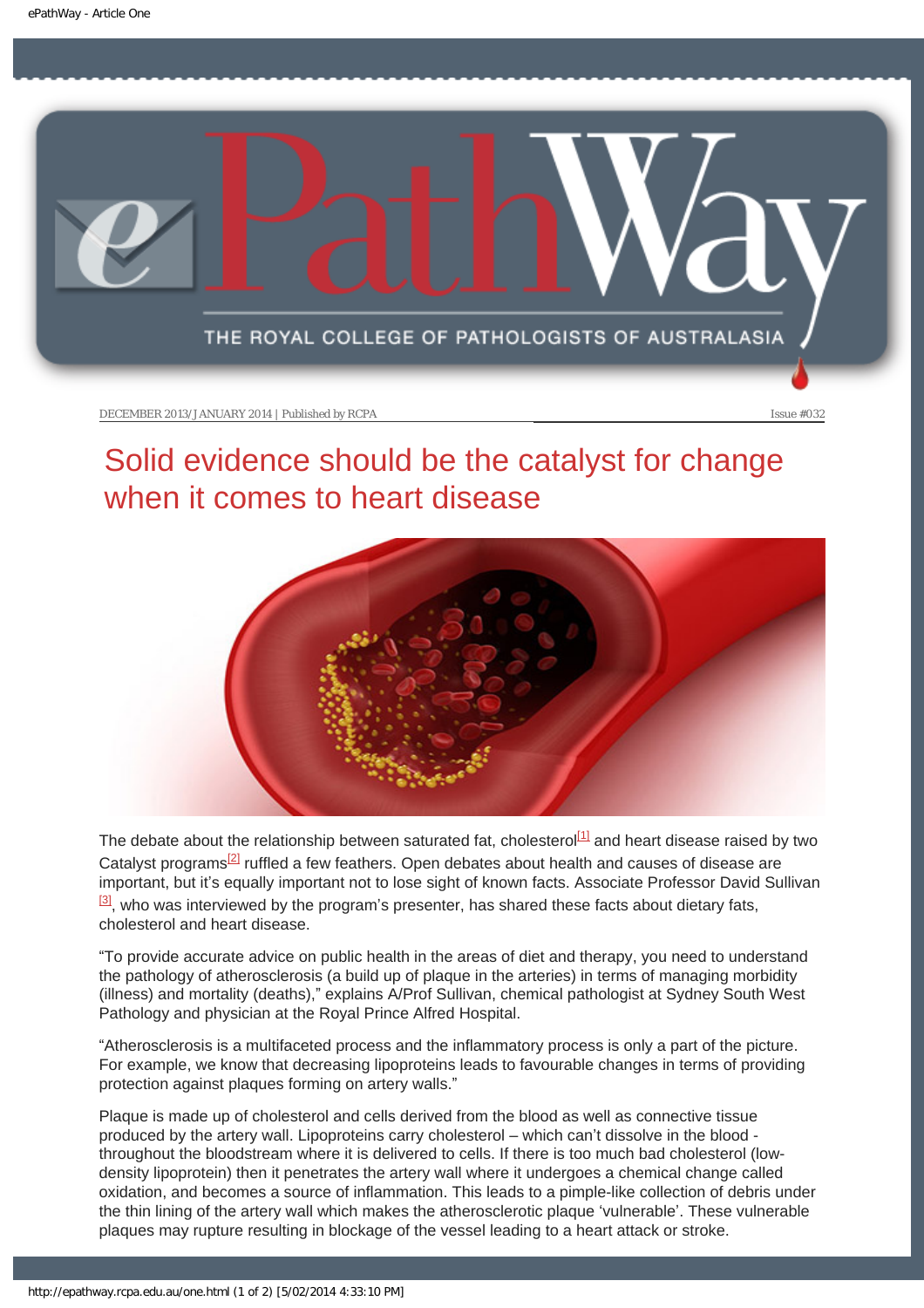"Cholesterol levels are only a part of the picture when it comes to heart disease. For example, there has been a shift in the pattern of risk factors over the past 20-40 years in response to changing diets and the types of fats consumed. We also know that about 50 percent of all heart attacks are due to disturbances in a person's blood lipid (fat) profile," explains A/Prof Sullivan.

"We also have increased obesity levels and a corresponding increase in blood triglyceride levels. We now know that triglycerides suck cholesterol out of LDL particles in obese people. This means their damaging cholesterol levels appear to be lower or even normal, when the number of damaging particles has actually increased."

<span id="page-7-5"></span>Triglycerides are fuel in the form of insoluble fats transported with cholesterol in some lipoproteins. They can be elevated due to obesity or being overweight, physical inactivity, cigarette smoking<sup>[4]</sup>, excessive alcohol intake and a high carbohydrate diet. Most of these risk factors can be modified through healthy lifestyle choices.

The variables that don't change are a person's age, gender and family history. A/Prof Sullivan says that these, and all other risk factors, as well as a person's overall blood lipid profile, including cholesterol levels and fractions<sup>[\[5\]](#page-7-4)</sup>, should be taken into account before they are prescribed cholesterollowering treatment known as statins.

<span id="page-7-6"></span>"There is very strong evidence that the cholesterol lowering effect of statins provides protection against heart disease," he says. "Several statin trials were conducted by academic institutions and not drug companies, including in Australia, and there is overwhelming evidence for their benefit and safety in patients with and without prior heart disease. Perhaps the targeting of statin therapy could be improved, but they are valuable for patients with a high absolute risk of heart disease."

Statins are only one part of the heart health picture, as are saturated fats and cholesterol. It's a complex area of interwoven physiological causes and effects. So, while the ruffled feathers are settling from the current debate, you can access reliable advice on heart health through the Heart Foundation at [http://www.heartfoundation.org.au/Pages/default.aspx.](http://www.heartfoundation.org.au/Pages/default.aspx)

<span id="page-7-0"></span>[\[1\]](#page-6-1) Cholesterol is covered in [ePathWay Issue 006](http://epathway.rcpa.edu.au/previous/006_0811.pdf) and [ePathWay Issue 024](http://epathway.rcpa.edu.au/previous/024_0413.pdf)

<span id="page-7-1"></span>[\[2\]](#page-6-2) Catalyst aired two programs: Heart of the Matter Part 1: Dietary Villains on 31 October 2013, and Heart of the Matter Part 2 - Cholesterol Drug War on 1 November 2013

<span id="page-7-2"></span>[\[3\]](#page-6-3) Further commentary by A/Prof Sullivan can be found at<http://www.abc.net.au/catalyst/heartofthematter/default.htm>

<span id="page-7-3"></span>[\[4\]](#page-7-5) Smoking is covered in [ePathWay Issue 029](http://epathway.rcpa.edu.au/previous/029_0913.pdf)

<span id="page-7-4"></span>[\[5\]](#page-7-6) The ratios between 'good' cholesterol (high-density lipoprotein), 'bad' cholesterol and triglycerides

[« Back to Home Page](#page-14-0)

Copyright © 2013 The Royal College of Pathologists of Australasia

RCPA - Durham Hall - 207 Albion St Surry Hills NSW 2010 AUSTRALIA | (+61) 2 8356 5858 | [www.rcpa.edu.au](http://www.rcpa.edu.au/)

**[Privacy Policy](http://www.rcpa.edu.au/Privacy.htm) | [Legal](http://www.rcpa.edu.au/Legal.htm) | [Disclaimer](http://www.rcpa.edu.au/Disclaimer.htm)**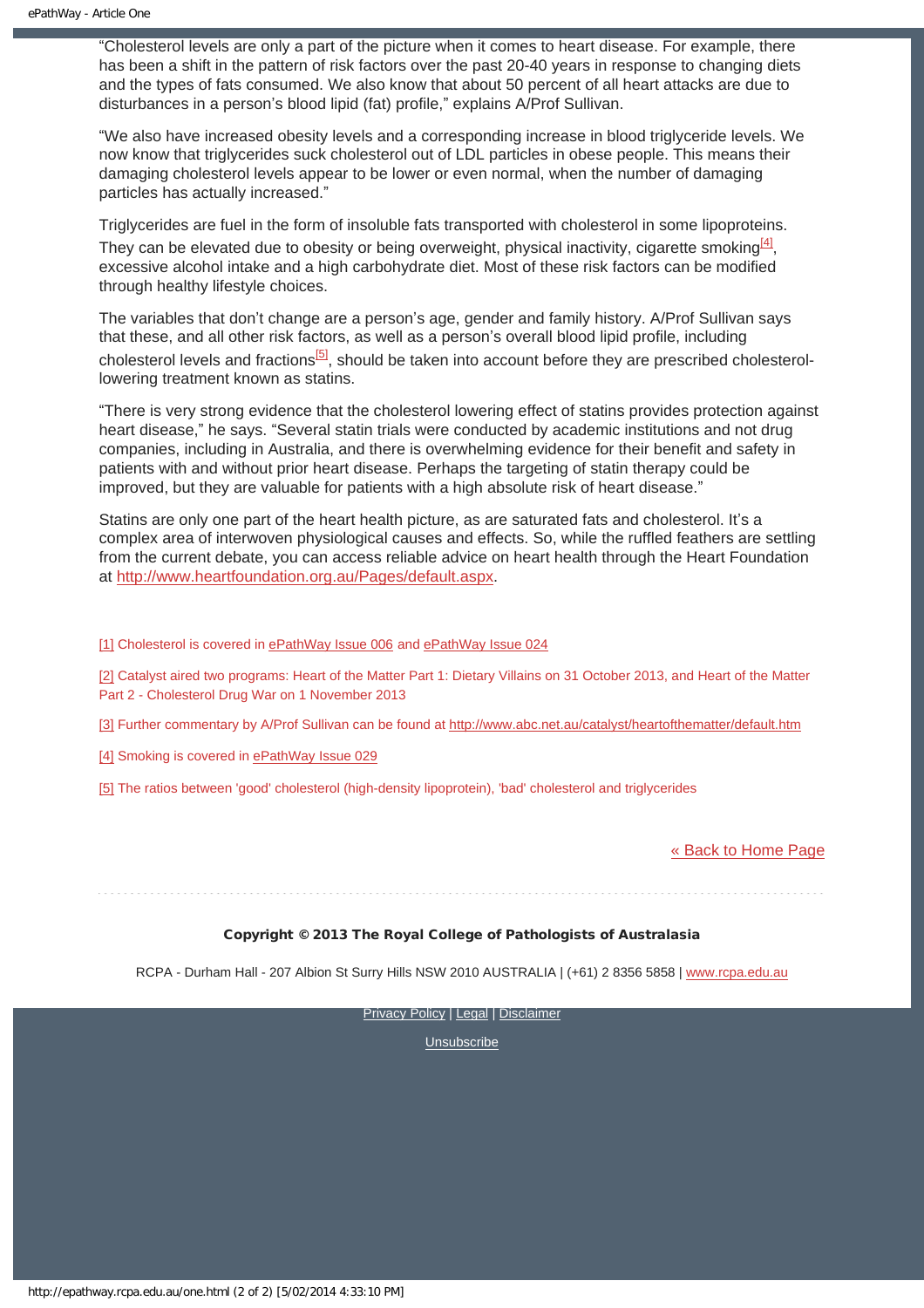<span id="page-8-0"></span>

# Study finds sunscreen protects our superhero gene



Applying sunscreen this summer might have more meaning since researchers<sup>[1]</sup> found it also shields our 'superhero' gene that protects us from developing skin cancer $^{[2]}$ . When our skin's cells are damaged by ultraviolet (UV) light, the p53 gene repairs the damage and prevents skin cancers occurring. But even superheroes need protection so they can do their job properly.

"The p53 gene is the guardian of the genome and is present in every cell in our body," explains Professor Richard Scolyer, skin pathologist at the Royal Prince Alfred Hospital (RPAH) and Melanoma Institute Australia. "Its role is to repair damaged genes that can mutate and lead to cancer, including mutations that lead to skin cancer."

Researchers from the Queensland University of Technology (QUT) in Brisbane discovered the link between sunscreen and the superhero gene when they assessed the impact of sunscreen on human skin at the molecular level. They found no evidence of UV-induced skin damage3 when SPF30+ sunscreen was properly applied to the exposed area, including no DNA changes to the skin and no impact on the p53 gene.

"The p53 gene can be damaged by UV light, and the more damage that happens to it, the less effective it will be to help repair and prevent skin cancers," says Prof Scolyer.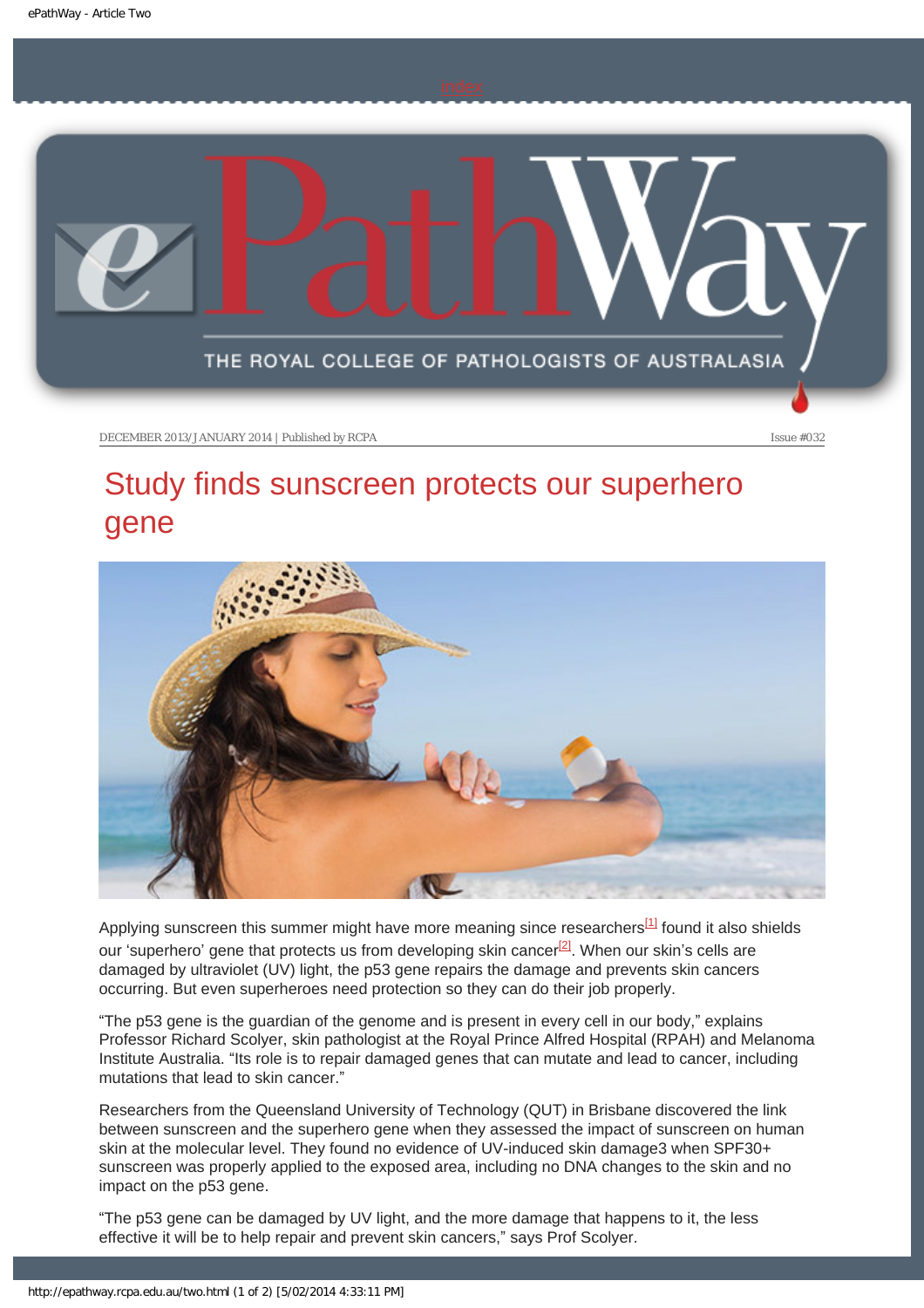"This means if a mutated cell divides, there might be nothing to fix it if the p53 is also damaged. The mutated p53 gene might not cause skin cancer, but it can lead to cancer developing if other genes are damaged and it can't recognise there is a problem and repair them."

Prof Scolyer says this research provides further evidence that sunscreen helps to prevent skin cancer.

"It also reinforces the complete sunsmart message including using physical barriers such as protective clothing and hats when you are in the sun, seeking shade, using sunglasses and applying broad spectrum 30+ or greater sunscreen."

- [1] <http://onlinelibrary.wiley.com/doi/10.1111/pcmr.12157/full>
- [2] Skin cancer is covered in [ePathWay Issue 009](http://epathway.rcpa.edu.au/previous/009_1111.pdf)
- [\[3\]](#page-8-0) Sunburn is covered in [ePathWay Issue 010](http://epathway.rcpa.edu.au/previous/010_0112.pdf)

[« Back to Home Page](#page-14-0)

### Copyright © 2013 The Royal College of Pathologists of Australasia

RCPA - Durham Hall - 207 Albion St Surry Hills NSW 2010 AUSTRALIA | (+61) 2 8356 5858 | [www.rcpa.edu.au](http://www.rcpa.edu.au/)

[Privacy Policy](http://www.rcpa.edu.au/Privacy.htm) | [Legal](http://www.rcpa.edu.au/Legal.htm) | [Disclaimer](http://www.rcpa.edu.au/Disclaimer.htm)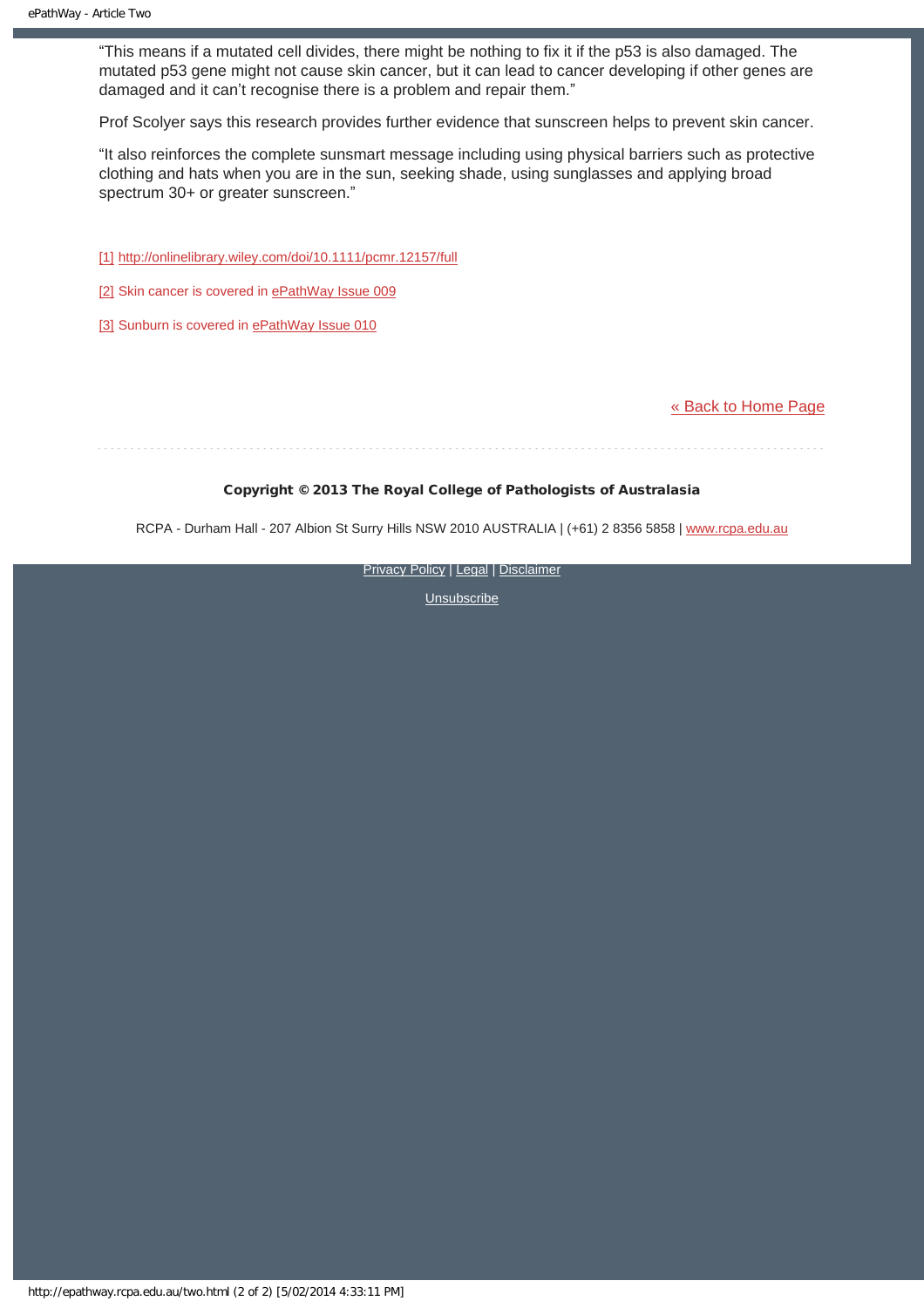<span id="page-10-0"></span>

# Natural disasters reach further than the eye can see



When natural disasters strike, such as typhoon Haiyan which devastated the central Philippines on November 8, the threats to human health are magnified. Infectious diseases, cuts and lacerations at risk of infection, and loss of shelter, clean drinking water and food are just a few of the most visible health emergencies that ensue. Other less visible health-related issues also take a toll, but they are firmly on the radar of medical teams.

Peter McMinn, clinical microbiologist and Bosch Professor of Infectious Diseases at the University of Sydney, has been up close and personal with the aftermath of natural disasters before. He helped rebuild Aceh's pathology capability after the 2004 tsunami, and knows first hand about the medical and social issues that arise from natural disasters.

"About 60 to 70 percent of the pathology laboratory staff were killed in the Aceh tsunami, and those who survived were often too traumatised to work. A number of international and bilateral organisations sent medical teams to Aceh to take over in the short term and build capacity again," he says.

While the dead and injured are the visible toll of natural disasters, countless others suffer in different ways. Cancer patients' biopsy results can be blown away with the pathology laboratory. Diabetic patients can't access insulin, blood sugar level monitoring equipment or enough food to stabilise their blood sugar levels. Women with high-risk pregnancies may need to give birth without adequate medical support or even a clean sheltered place to labour. People with chronic illnesses are cut off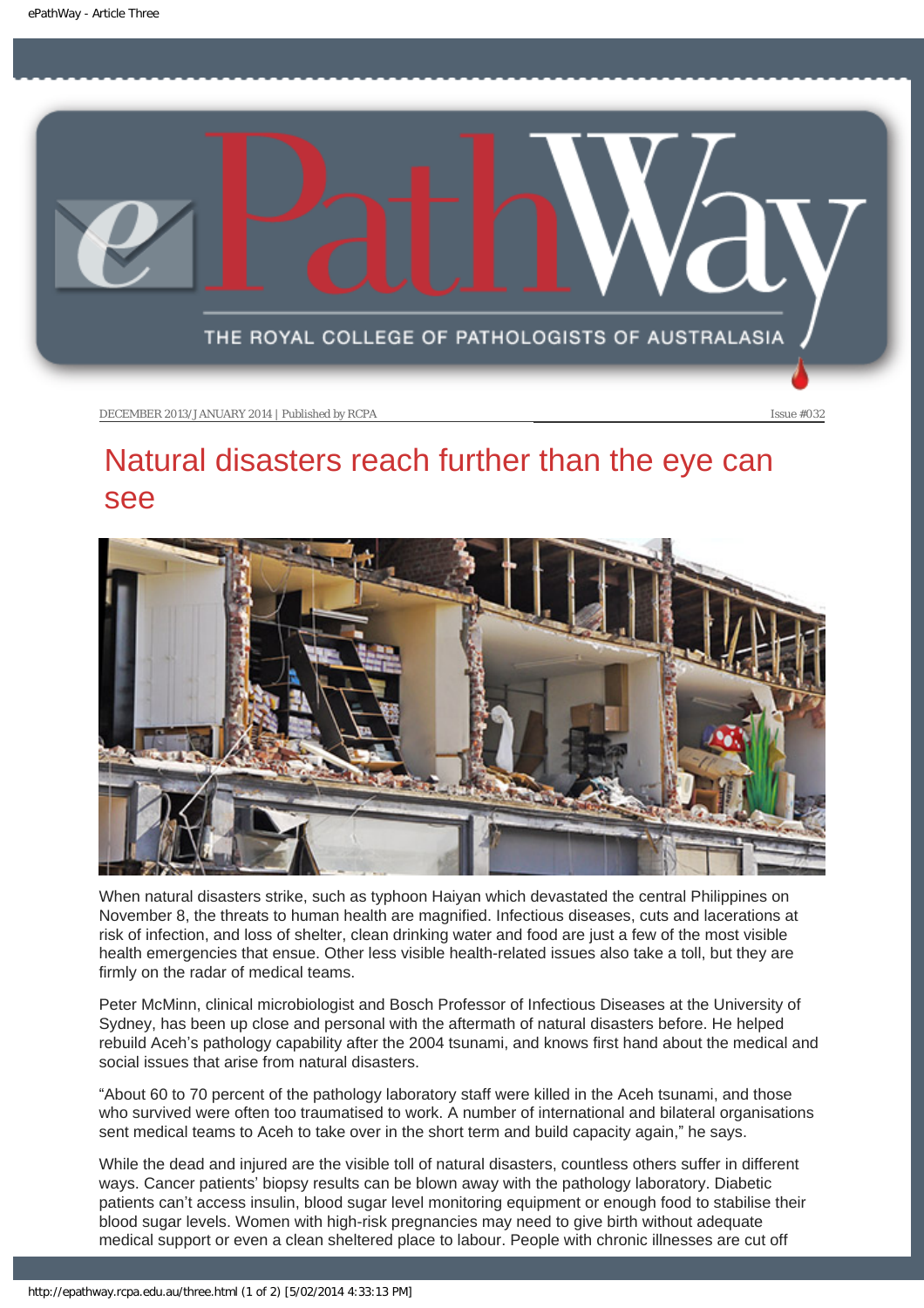from pathology laboratories, test results and medicines. And people with compromised immune systems run the gauntlet of a highly infectious environment.

"People who have a chronic illness certainly suffer because medical records are lost and there is an interrupted drug supply," explains Prof McMinn. "There is certainly a mortality associated with these situations, and it's important that people with a chronic illness, or their families, identify themselves as soon as possible to international medical teams."

The Global Outbreak Alert and Response Network (GOARN), run by the World Health Organization, coordinates a number of international medical teams - including pathologists.

"Pathologists are integral to post natural disaster medical care, especially for diagnosing and monitoring infectious diseases," explains Prof McMinn. "I led a team of pathologists into Aceh, and I have received an inquiry from GOARN about my availability for the Philippines."

Prof McMinn says the first priority for an international pathology team will be to determine what spaces can be used as a laboratory, and where the closest functioning health centre is located. These resources are needed for the important work that follows.

"Pathologists monitor diarrhoeal diseases such as cholera which thrive when water and sanitation systems break down. Wounds exposed to contaminated water can become infected with water-based organisms which must be identified so the correct treatment can be given. Infectious diseases such as measles can also spread quickly due to overcrowding in relief shelters or camps, and these must be monitored, diagnosed and treated."

Prof McMinn says many children are immunised against diseases such as measles in these situations to try and contain the spread of disease. Other diseases and infections must be identified and treated as quickly as possible. For example, tetanus and pneumonia from inhaling dirty water were prominent after the Aceh tsunami.

Medical assistance doesn't end when the debris is cleared, the wounded are treated and the dead are buried. Prof McMinn stayed in Aceh for two years to help rebuild their pathology capacity. This means medical assistance to the Philippines will continue long after the situation has dropped out of the international news feeds.

[« Back to Home Page](#page-14-0)

#### Copyright © 2013 The Royal College of Pathologists of Australasia

RCPA - Durham Hall - 207 Albion St Surry Hills NSW 2010 AUSTRALIA | (+61) 2 8356 5858 | [www.rcpa.edu.au](http://www.rcpa.edu.au/)

[Privacy Policy](http://www.rcpa.edu.au/Privacy.htm) | [Legal](http://www.rcpa.edu.au/Legal.htm) | [Disclaimer](http://www.rcpa.edu.au/Disclaimer.htm)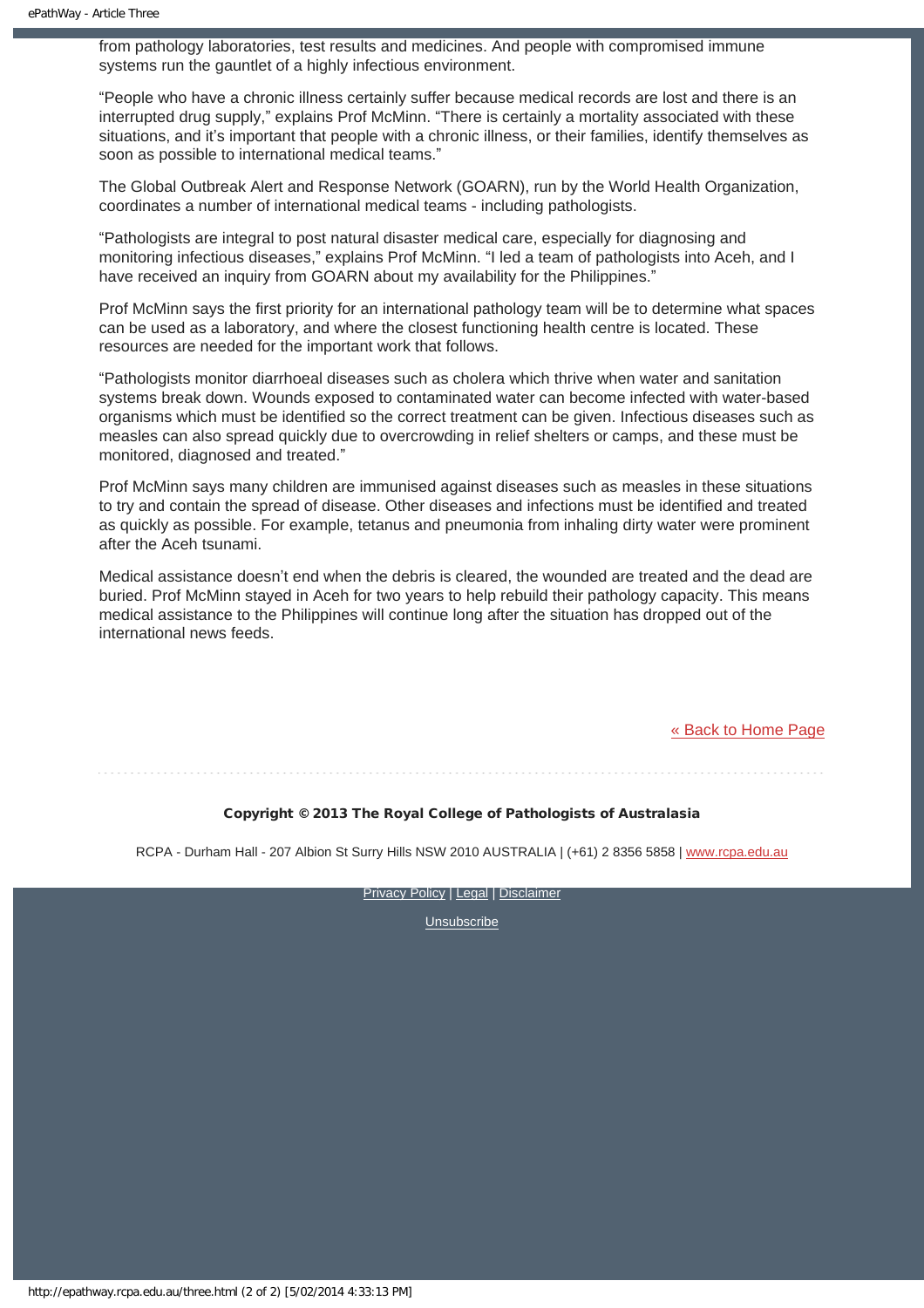<span id="page-12-0"></span>

# Genetic revolution may turn hopes and Christmas wishes into reality



Some Christmas wish lists might include jewellery, season tickets to the theatre or perhaps a few bottles of fine wine. Others might include a definitive diagnosis for their child's neurodevelopmental disorder. Thanks to advances in genetic technology and capability, this sort of wish has finally advanced from hope to reality.

Dr Damien Bruno, laboratory geneticist at the Victorian Clinical Genetics Services and a Fellow of the Faculty of Science at the Royal College of Pathologists of Australasia (RCPA), says you can't understate how valuable a diagnosis is to families.

"Many people have been on a diagnostic odyssey to try and find a name for their child's genetic disorder," he says.

Dr Bruno says neurodevelopmental disorders is an umbrella term for a range of conditions including the autism spectrum, developmental delay and intellectual disability. Diagnostic capability traditionally focused on large chromosome disorders such as trisomy 21 (Down syndrome), but better technology has enabled geneticists to delve further into the genetic causes of these conditions.

<span id="page-12-1"></span>"Up until recently, diagnosing conventional chromosome abnormalities involved looking down a light microscope," he explains. "Advances in genomics technology, and specifically the availability of DNA microarrays $[1]$ , enables us to detect much smaller changes in DNA which lead to genetic abnormalities.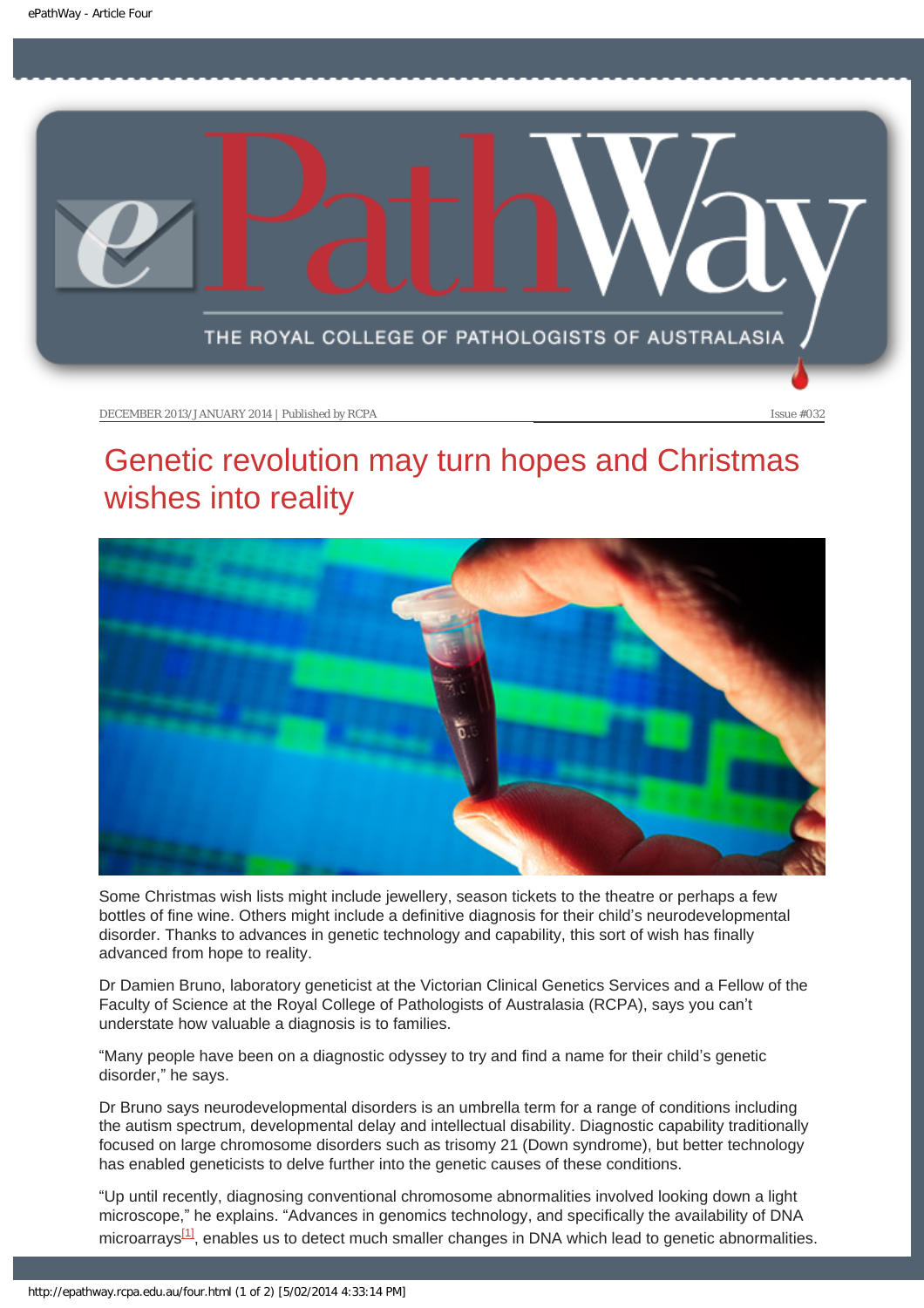We weren't able to detect these changes with traditional light microscopy."

These smaller changes - some so small that they involve single genes - are known as copy-number variants. Pathogenic copy number variants have been associated with a myriad of genomic disorders or syndromes. An example is DiGeorge syndrome (also known as 22q11.2 deletion syndrome) which results in the poor development of several body systems. Schizophrenia has also been linked to a range of copy-number variants.

The success of the current raft of genetic capability and technology, such as microarrays, means about 12 to 15% more cases have a definitive diagnosis for their neurodevelopmental disorder - but scientists have only just begun. Dr Bruno says there is now an increased demand for prenatal diagnosis when a copy-number variant of known or suspected clinical significance is detected in a family. Parents as a group also want wider and more comprehensive pre-natal genetic screening tests.

"Parents who are confronted with an abnormal fetal ultrasound scan, or who have a concern based on family history, are choosing to have prenatal microarray tests," says Dr Bruno. "Interpretation of the clinical significance of many copy number variants in the prenatal situation is not straight forward due to variable phenotype $^{[2]}$  amongst affected patients described in the literature. Each person's phenotype may be expressed differently and sit on a spectrum of severity."

<span id="page-13-2"></span>While most genetic testing for neurodevelopmental disorders occurs in early childhood, Dr Bruno says there are legacy cases where people are seeking a diagnosis as an adult because this technology was not available to them during their childhood.

While the closure and relief associated with a definitive diagnosis is very important, the elephant in the room going forward is the clinical and ethical aspects of increased genetic testing capability. However, Dr Bruno says these dilemmas are the same as those traditionally faced when screening for large chromosome disorders (such as Down syndrome), but there will simply be more cases where they apply.

Dr Bruno says the other issue going forward is the lack of good information available on the predictive value of the copy-number variants in terms of how they will be expressed. But this bridge will probably be crossed in due course because genetics is a rapidly evolving work in progress. In the meantime, let's hope more people can cross a definitive diagnosis for their child's neurodevelopmental disorder off future Christmas lists because that wish was finally achieved.

<span id="page-13-0"></span>[\[1\]](#page-12-1) A DNA microarray is a collection of microscopic DNA spots attached to a solid surface.

<span id="page-13-1"></span>[\[2\]](#page-13-2) Observable characteristics of a person which result from the expression their genes as well as the influence of environmental factors, and the interactions between the two.

[« Back to Home Page](#page-14-0)

Copyright © 2013 The Royal College of Pathologists of Australasia

RCPA - Durham Hall - 207 Albion St Surry Hills NSW 2010 AUSTRALIA | (+61) 2 8356 5858 | [www.rcpa.edu.au](http://www.rcpa.edu.au/)

**[Privacy Policy](http://www.rcpa.edu.au/Privacy.htm) | [Legal](http://www.rcpa.edu.au/Legal.htm) | [Disclaimer](http://www.rcpa.edu.au/Disclaimer.htm)**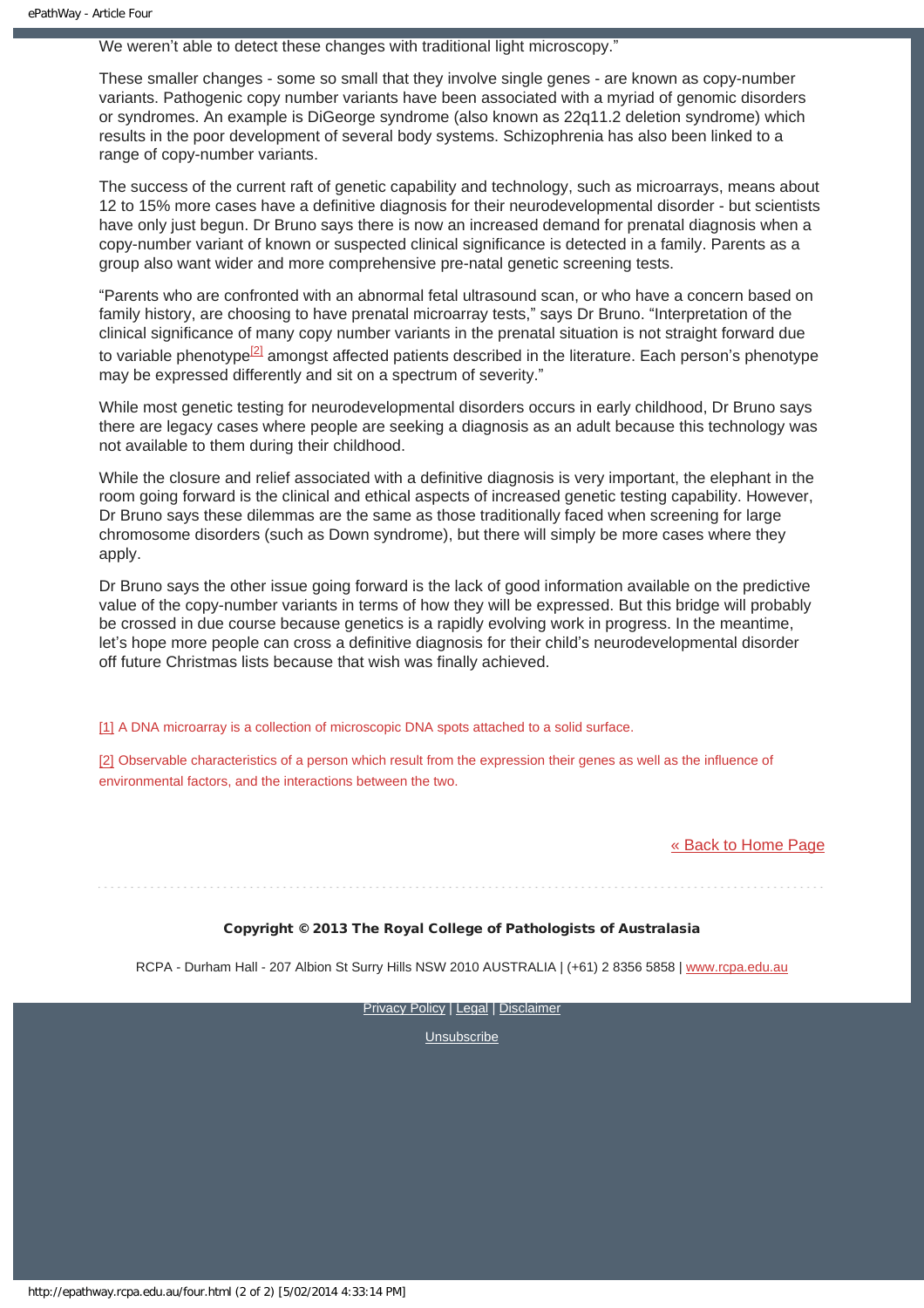<span id="page-14-0"></span>THE ROYAL COLLEGE OF PATHOLOGISTS OF AUSTRALASIA

DECEMBER 2013 /JANUARY 2014 | Published by RCPA Issue #032

### In This Issue

- Solid evidence should be the catalyst for change when it comes to heart disease
- Study finds sunscreen protects our superhero gene
- Natural disasters reach further than the eye can see
- Genetic revolution may turn hopes and Christmas wishes into reality

### Interesting Facts

About 1.4 million

The number of Australians affected by heart disease.

### Introduction

The holiday season is here and Christmas is just days away. Before you tuck into Christmas dinner, check out our article on the facts about heart disease, dietary fats and cholesterol.

You might also slather sunscreen on with extra vigour these holidays after reading our article about how it protects our superhero gene.

We also look at how medical services – including pathology – are rebuilt after natural disasters in the wake of typhoon Haiyan. And for some families, increased genetic capability will deliver a much-awaited diagnosis for their child's neurodevelopmental disorder. Our article explains how.

We also have a new-look College website. Check it out at [www.rcpa.edu.au](http://www.rcpa.edu.au/).

And finally, thank you to the ePathWay editorial team – including our four wonderful pathologists – who guide this eMagazine's editorial content throughout the year.

Merry Christmas from the ePathWay team. We'll be back with more articles in February. Don't forget to check in to our Facebook page - [www.facebook.com/](http://www.facebook.com/TheRoyalCollegeOfPathologistsOfAustralasia) [TheRoyalCollegeOfPathologistsOfAustralasia](http://www.facebook.com/TheRoyalCollegeOfPathologistsOfAustralasia) - over the holidays to keep in touch with the pathology community, and follow our CEO Dr Debra Graves (@DebraJGraves) or the College (@PathologyRCPA) on Twitter.

# Solid evidence should be the catalyst for change when it comes to heart disease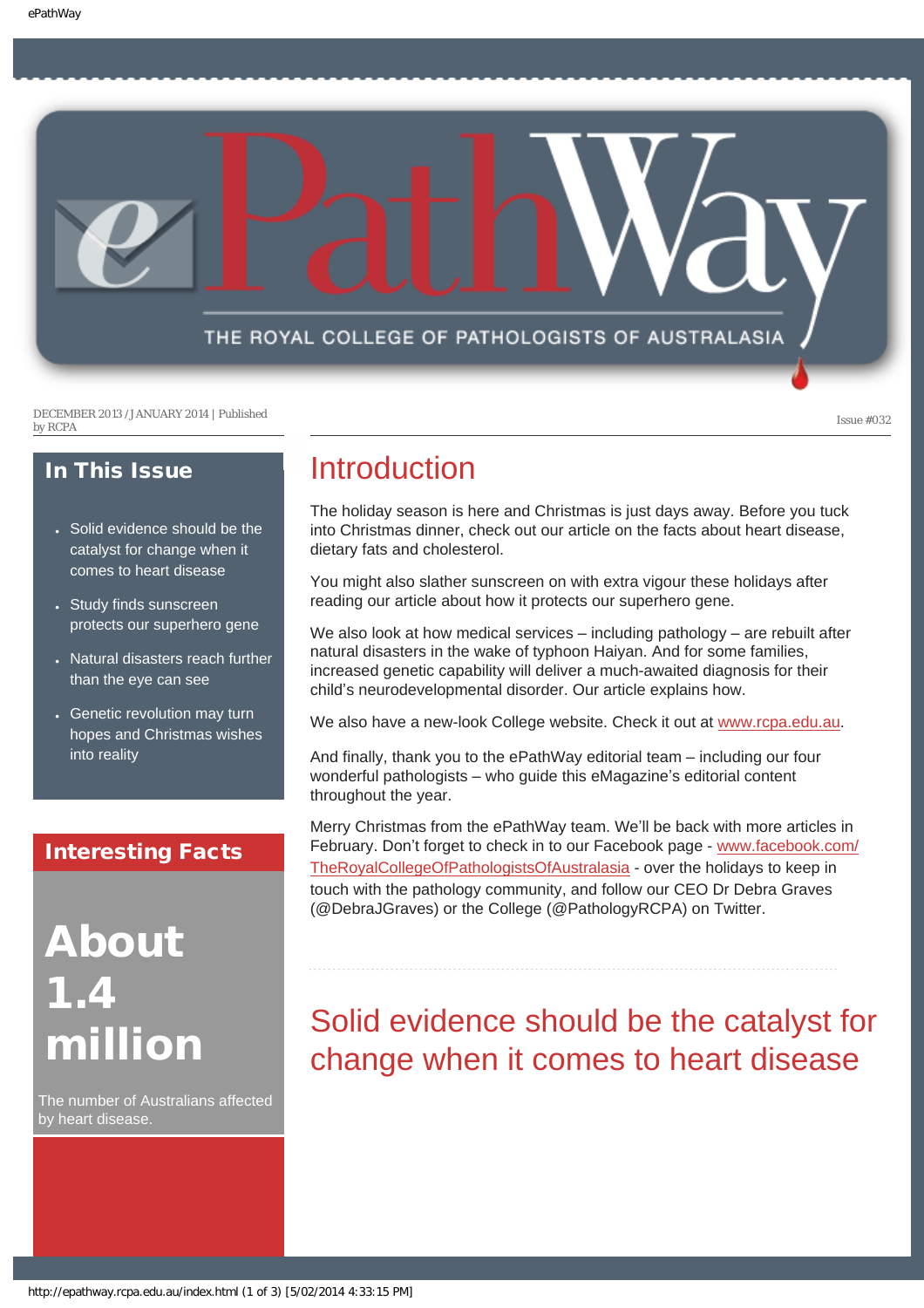# 59

The number of Australians who die each day from heart disease. This equates to about one person every 24 minutes.

# **in** 4

The number of adult Australians who have three or more risk factors for heart disease.

### Important Message





The debate about the relationship between saturated fat, cholesterol $\frac{11}{1}$  and heart disease raised by two Catalyst programs<sup>[2]</sup> ruffled a few feathers. Open debates about health and causes of disease are important, but it's equally important not to lose sight of known facts. Associate Professor David Sullivan<sup>[\[3\]](#page-7-2)</sup>, who was interviewed by the program's presenter, has shared these facts about dietary fats, cholesterol and heart disease.

[read more »](#page-6-0)

### Suggest to a friend

Know someone who might be interested in this website? Why not [suggest the website](mailto:?Subject=I%20think%20you%20should%20read%20this%20Newsletter=
http://epathway.rcpa.edu.au/index.html) to them.

### Previous Editions

Did you miss something from last month? You can view our previous [editions](#page-4-0) at any time.

# Study finds sunscreen protects our superhero gene

Applying sunscreen this summer might have more meaning since researchers<sup>[1]</sup> found it also shields our 'superhero' gene that protects us from developing skin cancer $^{[2]}$ . When our skin's cells are damaged by ultraviolet (UV) light, the p53 gene repairs the damage and prevents skin cancers occurring. But even superheroes need protection so they can do their job properly.



### Subscribe Now!

Subscription is easy! Simply fill in our [subscription form.](http://epathway.rcpa.edu.au/subscription.html)

[read more »](#page-8-0)

### Links